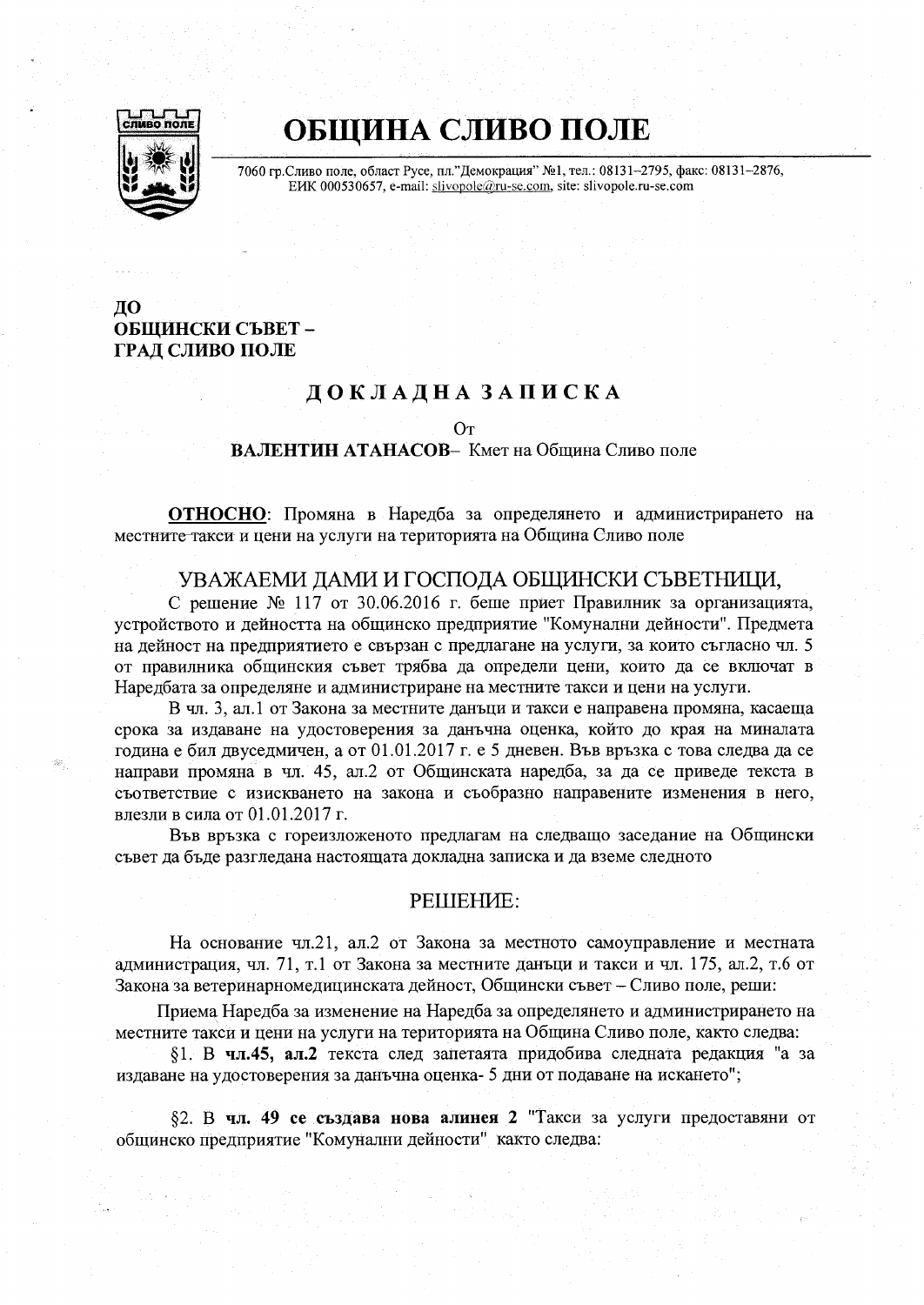| N <sub>2</sub>  | наименование на услугата                                                                     |  | Цена с ДДС  |        |                         |  |
|-----------------|----------------------------------------------------------------------------------------------|--|-------------|--------|-------------------------|--|
| 1               | Автомобил микробус пътнически 8+1                                                            |  | 1,80        |        | лв/км                   |  |
| $\overline{2}$  | Автоплатформа подемна                                                                        |  | 288,00      |        | лв/мсм                  |  |
|                 |                                                                                              |  | 48,00       |        | лв/час                  |  |
|                 | транспорт                                                                                    |  | 1,20        |        | лв/км                   |  |
| 3               | Багер комбиниран JSB                                                                         |  | 360,00      |        | лв/мсм                  |  |
|                 |                                                                                              |  | 60,00       |        | лв/час                  |  |
|                 | транспорт                                                                                    |  | 2,40        |        | лв/км                   |  |
| $\overline{4}$  | Трактор ТК80                                                                                 |  |             | 252,00 | лв/мсм                  |  |
|                 |                                                                                              |  | 42,00       |        | лв/час                  |  |
| 5               | Спартак                                                                                      |  | 30,00       |        | лв/курс                 |  |
|                 | транспорт                                                                                    |  | 1,44        |        | лв/км                   |  |
| 6               | Трактор верижен                                                                              |  | 480,00      |        | лв/мсм                  |  |
| $\overline{7}$  | Малка механизация и инструменти                                                              |  | 12,00-30,00 |        | лв/ден                  |  |
| 8               | Изкопни работи и транспорт                                                                   |  | 6,00        |        | ЛВ/ $M^3$               |  |
| 9               | Настилка от бетонови плочи на тревна фуга                                                    |  | 24,65       |        | $\text{JIB}/\text{M}^2$ |  |
| 10 <sup>1</sup> | Настилка от решетъчни тела за паркинг                                                        |  | 33,26       |        | $\text{JIB}/\text{M}^2$ |  |
| 11              | Направа плочници с плочи                                                                     |  | 39,54       |        | $JIB/M^2$               |  |
| 12              | Почистване и окосяване на дворни места                                                       |  | 0,12        |        | $\rm{JIB}/M^2$          |  |
|                 |                                                                                              |  |             | 60,00  | лв/дка                  |  |
| 13              | Услуга ремонтно-строителни дейности на външни лица се ценообразува по<br>следните параметри: |  |             |        |                         |  |
|                 | - часова ставка приета от Общински                                                           |  |             |        |                         |  |
|                 | съвет на град Сливо поле                                                                     |  |             |        |                         |  |
|                 | - допълнителни разходи 100%                                                                  |  |             |        |                         |  |
|                 | - механизация 40%                                                                            |  |             |        |                         |  |
|                 | - печалба $8\%$                                                                              |  |             |        |                         |  |

- Минимално първоначално време за наемане на механизация е 1час.

. Отчитането и заплащането на услуга с механизация става на кръгъл час

- Транспорт на автоплатформа, комбиниран багер и Спартак извън рамките на град Сливо поле се изчислява в двете посоки

Приложения към докладната:

Мотиви към Проекта на Наредба за изменение и допълнение на Наредба определянето и администрирането на местните такси и цени на услуги на територията на Община Сливо поде са обявени заедно с проекта на електронната страница на Община Сливо поле

ВАЛЕНТИН АТАНАСОВ Кмет на Община Сливо поле, Област Русе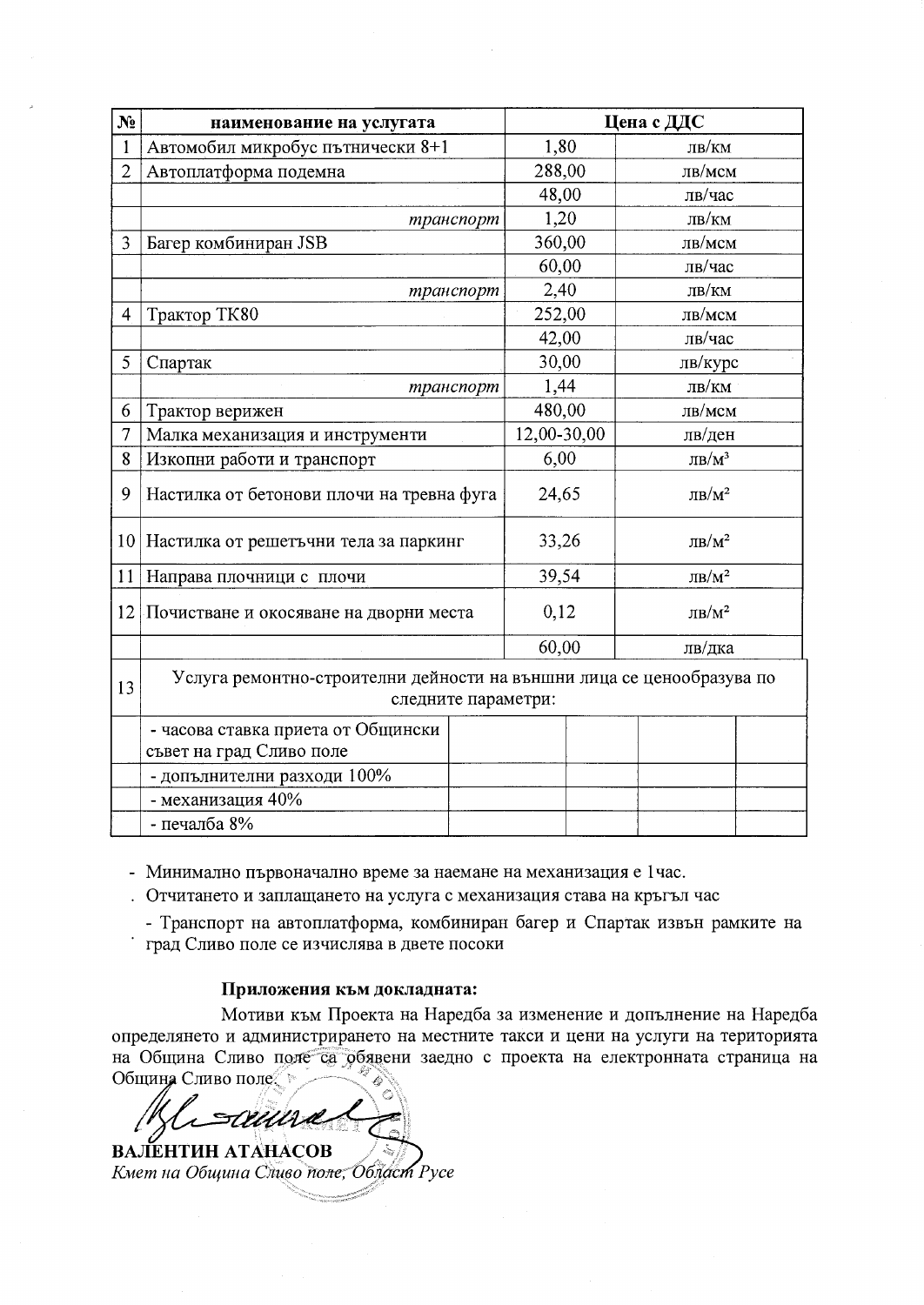# **МОТИВИ**

към Проект на изменение на Наредба за определянето и администрирането на местните такси и цени на услуги на територията на Община Сливо поле

На основание чл. 26, ал.4 от Закона за нормативните актове /ЗНА/, чл. 21, ал. 2 от Закона за местното самоуправление и местната администрация и чл. 79 от Административнопроцесуалния кодекс, предлагам на вниманието на всички заинтересовани лица проект на Наредба за изменение и допълнение на Наредба определянето и администрирането на местните такси и цени на услуги на територията на Обшина Сливо поле.

Проектът е обсъден и съгласуван от звената на Общинската администрация и по наше мнение съответства на разпоредбите на действащото законодателство.

Текстът на проекта, съгласно изискванията на чл. 26, ал. 2 от Закона за нормативните актове, е поставен на разположение на заинтересованите лица на официалната интернет-страница на Община Сливо поле, на електронен адрес: http://slivopole.bg/ или в Центъра за административно обслужване на Община Сливо поле на адрес: град Сливо поле, площад "Демокрация" № 1, които в рамките на законоустановения срок от 30 дни, могат да дават предложения и становища по него.

Съгласно изискванията на чл. 28, ал.2 от ЗНА мотивите за предложения проект на наредба са следните:

С решение № 117 от 30.06.2016 г. беше приет Правилник за организацията, устройството и дейността на общинско предприятие "Комунални дейности". Предмета на дейност на предприятието е свързан с предлагане на услуги, за които съгласно чл. 5 от правилника общинския съвет трябва да определи цени, които да се включат в Наредбата за определяне и администриране на местните такси и цени на услуги.

В чл. 3, ал.1 от Закона за местните данъци и такси е направена промяна, касаеща срока за издаване на удостоверения за данъчна оценка, който до края на миналата година е бил двуседмичен, а от 01.01.2017 г. е 5 дневен. Във връзка с това следва да се направи промяна в чл. 45, ал.2 от Общинската наредба, за да се приведе текста в съответствие с изискването на закона и съобразно направените изменения в него, влезли в сила от 01.01.2017 г.

За прилагането на изменената наредба няма да са необходими и няма да се изразходват допълнителни финансови средства от бюджета на общината.

Очакваните резултати от прилагането на измененията и допълненията в Наредба за определянето и администрирането на местните такси и цени на услуги на територията на Община Сливо поле са, че ще се увеличат приходите, а оттам ще има повишаване на ефективността и ефикасността при предоставяне на услуги, чрез